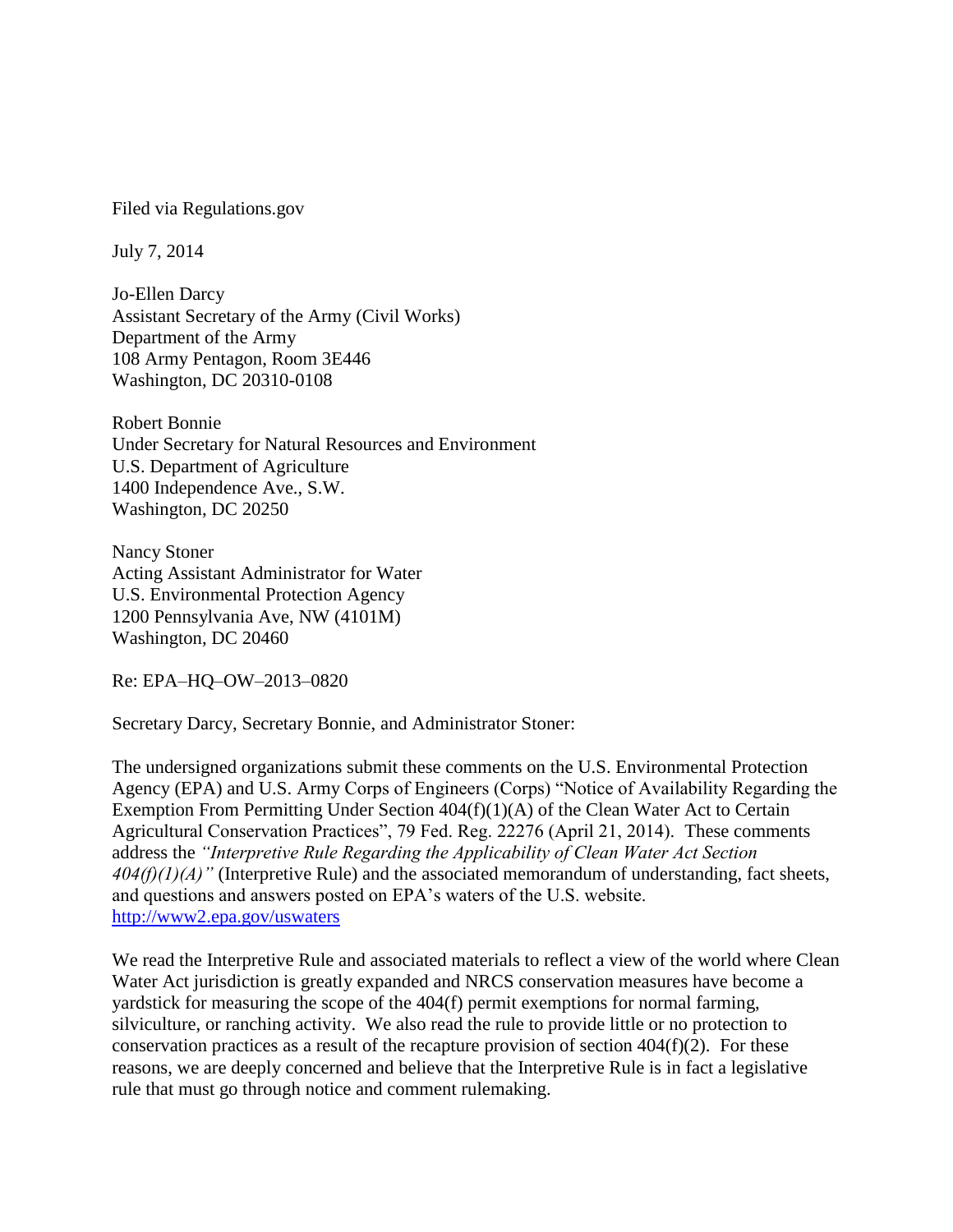### **I. De facto Expansion of Regulatory Authority**.

EPA argues that the Interpretive Rule provides a safe harbor for agricultural producers undertaking conservation measures in compliance with NRCS standards and is neither regulatory nor binding. However, that is not what is communicated in the rule itself or in the information provided on EPA's website and it is not how it is being interpreted by EPA Regions and Corps Districts.

# **A. The Interpretive Rule is binding.**

The Interpretive Rule states that compliance with NRCS standards is required:

*To qualify for this exemption, the activities must be part of an "established (i.e., ongoing) farming, silviculture, or ranching operation," consistent with the statute and regulations. The activities must also be implemented in conformance with NRCS technical standards. So long as these activities are implemented in conformance with NRCS technical standards, there is no need for a determination of whether the discharges associated with these activities are in "waters of the United States."* 

The Fact Sheet entitled "Clean Water Act Exclusions and Exemptions Continue for Agriculture" [\(http://www2.epa.gov/sites/production/files/2014-](http://www2.epa.gov/sites/production/files/2014-03/documents/cwa_ag_exclusions_exemptions.pdf) 03/documents/cwa ag\_exclusions\_exemptions.pdf ) also makes it clear that the use of NRCS

practices is binding. According to the fact sheet:

*To qualify for this exemption, the activities must be part of an established farming, forestry, or ranching operation, consistent with the statute and regulations and be implemented in conformance with Natural Resource Conservation Service technical standards.* 

Similarly, the agency memorandum of understanding (MOU) asserts that: "*Discharges in waters of the U.S. are exempt only when they are conducted in accordance with NRCS practice standards.*" MOU at 3. ( [http://www2.epa.gov/sites/production/files/2014-](http://www2.epa.gov/sites/production/files/2014-03/documents/interagency_mou_404f_ir_signed.pdf) 03/documents/interagency mou 404f ir signed.pdf )

These statements communicate three messages: (1) comply with NRCS standards and we won't question whether your activities are in a water of the U.S., (2) if you don't comply with NRCS standards, we will question whether your activity is resulting in a discharge to a water of the U.S., and (3) if you can't demonstrate compliance with the NRCS standards we could find that you are in violation of the Clean Water Act.

Thus, the practical effect of the Interpretive Rule is to require compliance with NRCS standards when undertaking any of the listed activities (whether for conservation purposes or for nonconservation farming or ranching purposes) if it is possible that federal officials, exercising their best professional judgment, might consider the activity to take place in a water of the U.S.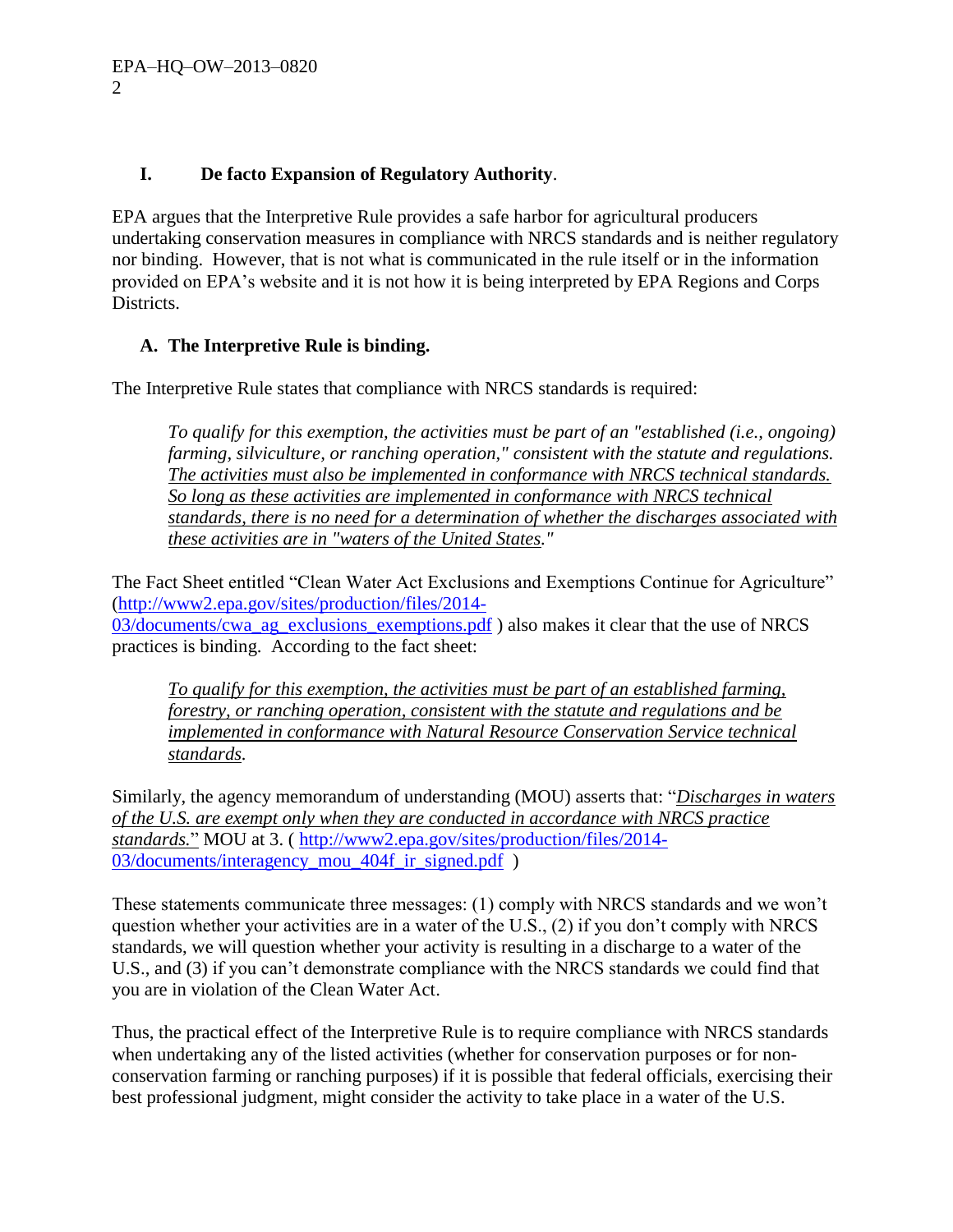#### **B. The Interpretive Rule has regulatory effect.**

Without any discussion, the Interpretive Rule restricts the activities that are covered by the section  $404(f)(1)$  exemption.

First, the Interpretive Rule states that some, but not all, conservation practices are exempt from permitting under section  $404(f)(1)(A)$ . Section  $404(f)(1)(A)$  exempts "upland soil and water conservation practices." Nowhere does the statutory text limit the exemption to those practices identified by NRCS in its duties under the Food Security Act. Yet, without discussion, the agencies are reading into the statutory language a limitation that only NRCS-identified practices are covered. This is inconsistent with thirty years of agency interpretations of section  $404(f)(1)(A)$  in Title 33 and 40 of the Code of Federal Regulations, where the agencies never restricted the types of conservation practices covered by exemption. Worse, the agencies are reading in a further limitation, by only including certain listed NRCS practices which "are designed to protect and enhance the waters of the U.S." and which are "designed and implemented to protect and enhance water quality." By limiting the exemption in this way, again without any justification, the agencies are implying that NRCS conservation practices omitted from the list are not covered by section  $404(f)(1)(A)$ . Since the statute contains no such limitations, the agencies are not interpreting the statute, but rewriting it. This is improper, and will discourage farmers from implementing the omitted conservation practices because they reasonably could believe that they now need Clean Water Act permits.

Second, by identifying the 56 listed practices as "additional" the Interpretive Rule suggests that any farming or ranching activity other than those specifically listed in Section 404(f)(1) or specifically identified by the agencies in an interpretive rule are not currently viewed as a "normal" farming or ranching activity. We dispute this interpretation of the statute. To avoid subjecting farmers and ranchers to enforcement action for non-listed activities, the agencies must clarify that activities not specifically listed in Section 404(f)(1) or in the Interpretive Rule may nevertheless be normal farming or ranching activities. Alternatively, if it is the agencies' intent that non-listed activities should be viewed as non-exempt, that interpretation must be adopted through notice and comment rulemaking, not a so-called interpretive rule.

### **C. The Interpretive Rule assumes expanded Clean Water Act jurisdiction.**

The agencies selected the 56 conservation practices listed in the Interpretive Rule based on their belief that these practices may take place in waters of the U.S. [\(http://www2.epa.gov/uswaters/questions-and-answers-march-2014-interpretive-rule-and](http://www2.epa.gov/uswaters/questions-and-answers-march-2014-interpretive-rule-and-applicability-clean-water-act)[applicability-clean-water-act](http://www2.epa.gov/uswaters/questions-and-answers-march-2014-interpretive-rule-and-applicability-clean-water-act) ) However, in many cases an activity, such as fencing or grassed waterways in a flood plain or riparian area, would not take place in jurisdictional waters but for the proposed expansion of the definition of waters of the U.S.

The proposed expansion of the definition of waters of the U.S. relies extensively on the best professional judgment of agency staff to identify such waters. See 79 Fed. Reg. 22,188, 22,208 (Apr. 21, 2014) ("Application of the terms 'riparian area,' 'floodplain,' and 'hydrologic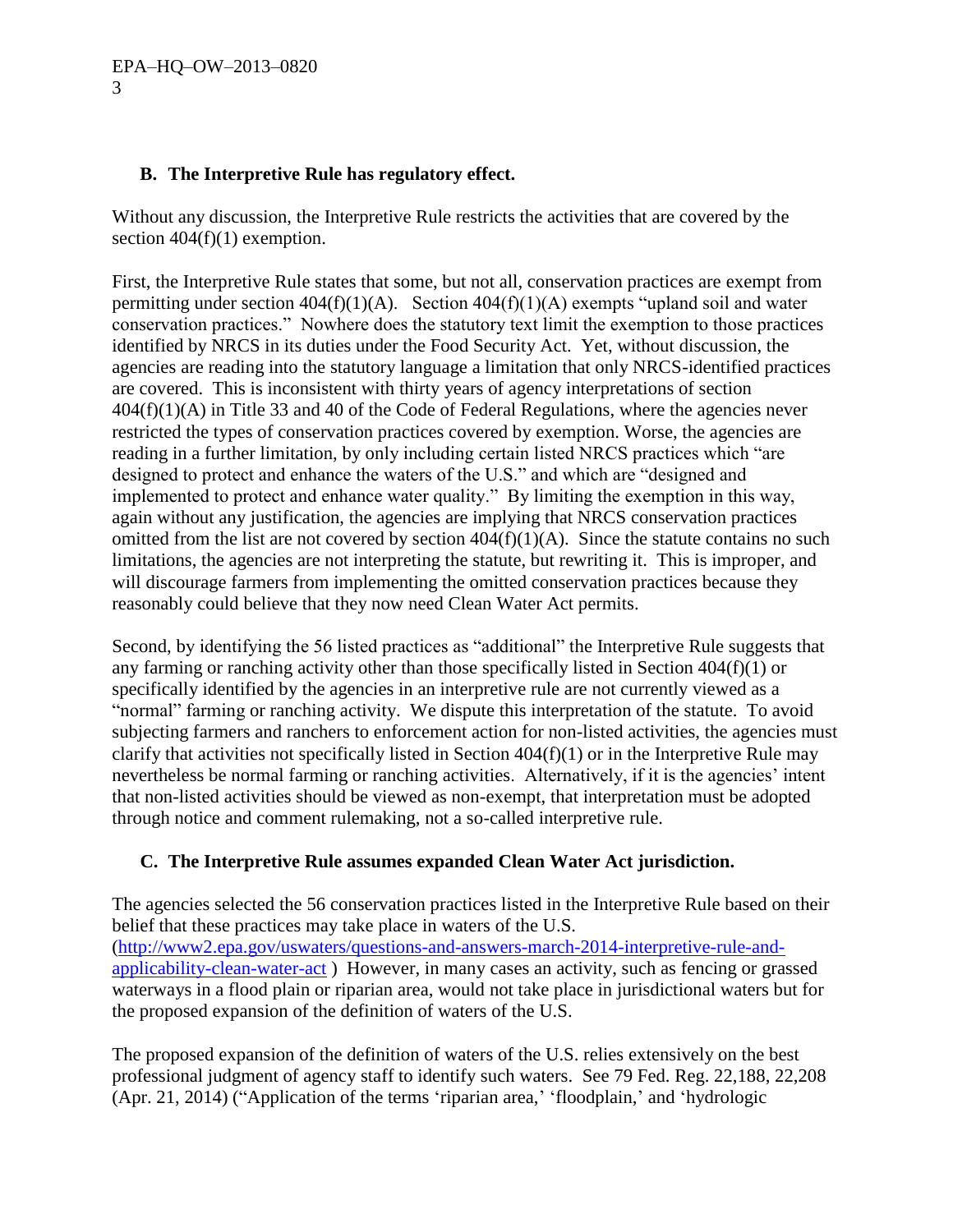connection' would be based in part on best professional judgment and experience applied to the definitions contained in this rule."). If that proposal is finalized, we expect the Interpretive Rule will create a presumption in the minds of agency staff (the same ones whose "best professional judgment" we are relying on) that the areas where conservation activities take place are "waters of the U.S."

The Interpretive Rule does not assert such a presumption. But, it does assert that: *"So long as these activities are implemented in conformance with NRCS technical standards, there is no need for a determination of whether the discharges associated with these activities are in 'waters of the United States.*'" Thus, the Interpretive Rule itself creates a separate status for the 56 listed conservation measures. We are concerned that, as a result, EPA Regions and Corps Districts will start with the presumption that all other conservation measures and normal farming and ranching activities are taking place in waters of the U.S.

Please remember that we have seen this type of expansion before, in the context of drainage ditches. In the preamble to its 1986 regulation, the Corps noted that upland ditches were "generally" not jurisdictional. 51 Fed. Reg. 41,206, 41,217 (Nov. 13, 1986). In 2000, in a preamble to a nationwide permit rule, the Corps removed the presumption that upland ditches are not jurisdictional by saying that: "Drainage ditches constructed in uplands that connect two waters of the United States may be considered waters of the United States if those ditches constitute a surface water connection between those two waters of the United States." 65 Fed. Reg. 12,818, 12,823-24 (Mar. 9, 2000). In 2007, the Corps issued nationwide permit 46 for discharges into upland ditches. The existence of that nationwide permit created the presumption that every upland ditch could be a water of the U.S. and landowners are told to simply apply for a permit. We expect the same result from the so-called safe harbor of the Interpretive Rule.

### **II. The Interpretive Rule Provides Little or No Protection to Conservation Measures Due to Section 404(f)(2).**

In both the Interpretive Rule and the accompanying MOU, the agencies note that they are not changing their interpretation of the Clean Water Act section 404(f).

Under section 404(f)(1) no permit for the discharge of dredge or fill material into waters of the U.S. is needed for normal farming, silviculture, and ranching activities. However, section  $404(f)(2)$  "recaptures" regulatory authority over these activities if their purpose is to convert an area of the waters of the United States into a use to which it was not previously subject, where the flow or circulation of waters of the United States may be impaired or the reach of such water reduced. The agencies have asserted in the past that the "recapture" provision applies if there is any change in hydrology because they view a change in hydrology as a change in the use of a "water of the U.S."<sup>1</sup> Many conservation practices are designed to control the movement of water

 $\overline{a}$ <sup>1</sup> United States Environmental Protection Agency & United States Dep't of the Army, Memorandum: Clean Water Act Section 404 Regulatory Program and Agricultural Activities (May 3, 1990),

[<sup>\(</sup>http://water.epa.gov/lawsregs/guidance/wetlands/cwaag.cfm](http://water.epa.gov/lawsregs/guidance/wetlands/cwaag.cfm) ). Some courts have upheld that view. United States v. Akers, 785 F.2d 814, 820 (9th Cir.), cert. denied, 479 U.S. 828 (1986)("Provided the structure has the effect of keeping water from [a water of the U.S.], its construction requires a permit").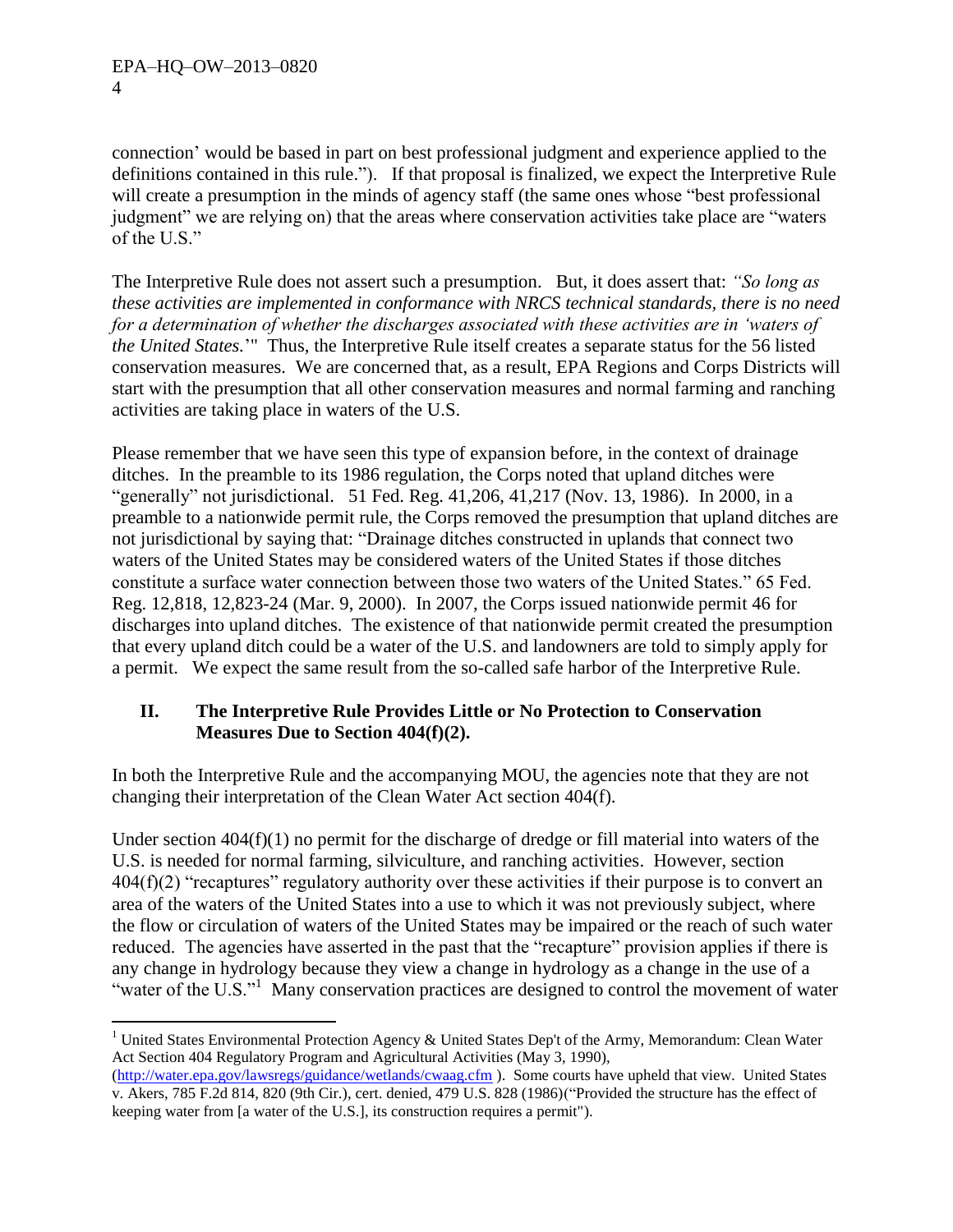$\overline{a}$ 

and thus could be considered changes in hydrology. If these practices are carried out on land that is now considered a water of the U.S. and the practices involve the movement of dirt (such that they may be considered dredging or filling) then the agencies may assert that these conservation practices would not be exempt under the agencies' current interpretation of section 404(f)(2). For this reason, to protect farmers and ranchers from enforcement related to those conservation practices, even if they are listed and conducted in conformance with NRCS standards, the agencies must modify their previous interpretation of the "recapture" provision.

# **III. The Risk of Burdensome Litigation is Real.**

It is apparent from dialogue with agency officials that they do not appreciate the real and significant risk of litigation that is being created by an expanded definition of waters of the U.S. coupled with the agencies' narrow interpretation of the  $404(f)(1)$  exemptions. They appear to forget the many legal actions brought by federal agencies and citizens groups that have challenged the use of such exemptions. Unfortunately, such challenges are frequent.<sup>2</sup>

Fighting such challenges is very costly and beyond the resources of most farmers and ranchers. And, even those who fight and prevail will still lose significant time and money. For example, in *U.S. v. Sargent County Water Resource District*, 876 F. Supp. 1081 (D. N.D. 1992) (Sargent I) the United States challenged the maintenance of a county drainage ditch alleging that side casting into three sloughs ran afoul of the 404(f)(2) recapture provision. The United States based its jurisdiction on use of the sloughs by migratory birds, a claim the court upheld.<sup>3</sup> The United States also claimed that the sloughs were adjacent waters, a claim that was rejected by the court:

> Upon a finding of adjacency, that distinction only makes sense if all the farmland between the Wild Rice River and the farthest slough, Bruns, is considered within the limits of non-tidal waters jurisdiction. Most of western Sargent County would suddenly become the "Wild Rice River Wetlands Complex." This is an absurd result and clearly not contemplated under the regulatory scheme. Big, Bruns, and Meszarous Sloughs are not "adjacent" wetlands." 876 F. Supp. at 1087.

Unfortunately, under the proposed definition of waters of the U.S., the sloughs at issue in Sargent I would likely be considered adjacent water, and therefore a water of the U.S., making the court's "absurd result" a reality.

<sup>&</sup>lt;sup>2</sup> There have been many cases involving 404(f). Borden Ranch P'ship v. United States Army Corps of Eng'rs, 261 F.3d 810, 815 (9th Cir. 2001) (addressing change from one agricultural use to another and impairment of flow due to plowing), aff'd, 537 U.S. 99 (2002); United States v. Brace, 41 F.3d 117, 129 (3d Cir. 1994) (burden is on person claiming the exemption); United States v. Akers, 785 F.2d 814, 819 (9th Cir.), cert. denied, 479 U.S. 828 (1986); Avoyelles Sportsmen's League, Inc. v. Marsh, 715 F.2d 897, 926 (5th Cir. 1983); United States v. Cumberland Farms, 647 F. Supp. 1166, 1176 (D. Mass. 1986), aff'd, 826 F.2d 1151 (1st Cir. 1987), cert. denied, 484 U.S. 1061 (1988).

 $3$  Following SWANCC, this basis for jurisdiction is no longer available. 531 U.S. 159 (2001).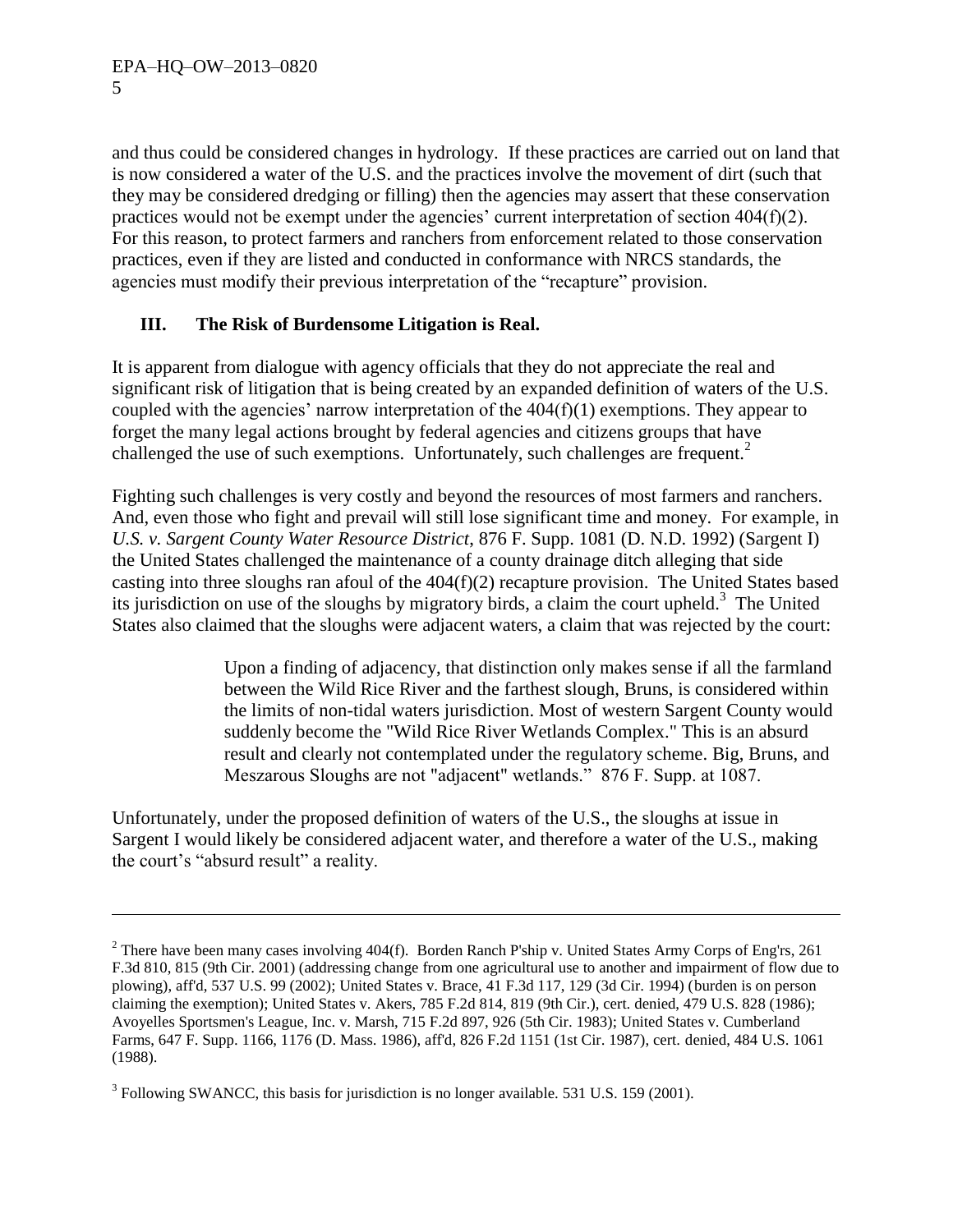In Sargent II, the United States claimed that the County had the burden of proof to show that the  $404(f)(1)$  exemption was applicable, and therefore the United States was entitled to summary judgment. After several years of litigation, the court sided with the County and found the work to be exempt. But, the court also noted that the case resulted in considerable expense and chided the United States for bringing the case.<sup>4</sup> Farmers and ranchers fear similar prosecutorial excess.

# IV. **The Agencies Cannot Address These Issues In an Interpretive Rule**.

The Interpretive Rule is a regulation that must be promulgated under the APA because it binds farmers and ranchers with new, specific legal obligations under the Clean Water Act. It modifies existing regulations interpreting the statutory term "normal farming, ranching and silviculture." 40 C.F.R. § 232.3(c)(1)(ii)(A); 33 C.F.R. § 323.4(a)(1)(ii). The agencies purport to continue existing statutory and regulatory exemptions, but instead they narrow the  $404(f)(1)(A)$  exemption by identifying 56 activities that will be exempt only if they are conducted consistent with NRCS conservation practice standards and as part of an established (i.e., ongoing) farming operation. Under the Interpretive Rule, previously voluntary NRCS conservation standards are made fully enforceable under the Clean Water Act if they are carried out in locations where jurisdictional waters may be present. The legal obligations to comply with the Interpretive Rule fall squarely on farmers and ranchers and not the agencies.

If the agencies wish to encourage farmers and ranchers to continue conservation practices, they should forgo a sweeping expansion of Clean Water Act jurisdiction and they should promulgate a rule that reasonably interprets the section  $404(f)(1)$  exemptions and the section  $404(f)(2)$ recapture provision to provide for meaningful protection for these activities.

### **IV. Conclusion.**

 $\overline{a}$ 

For all these reasons, we urge the agencies to withdraw the Interpretive Rule immediately and avoid the problem that the Interpretive Rule is attempting to fix by forgoing changes to Clean Water Act jurisdiction that would challenge long-standing farm practices and increase legal jeopardy.

<sup>&</sup>lt;sup>4</sup> "In the court's view, this case was brought by the government as an opportunity to establish precedent, rather than to resolve a true controversy. That is wrong." U.S. v. Sargent County Water Resource District, 876 F. Supp. 1090, 1103 (D. N.D. 1994).